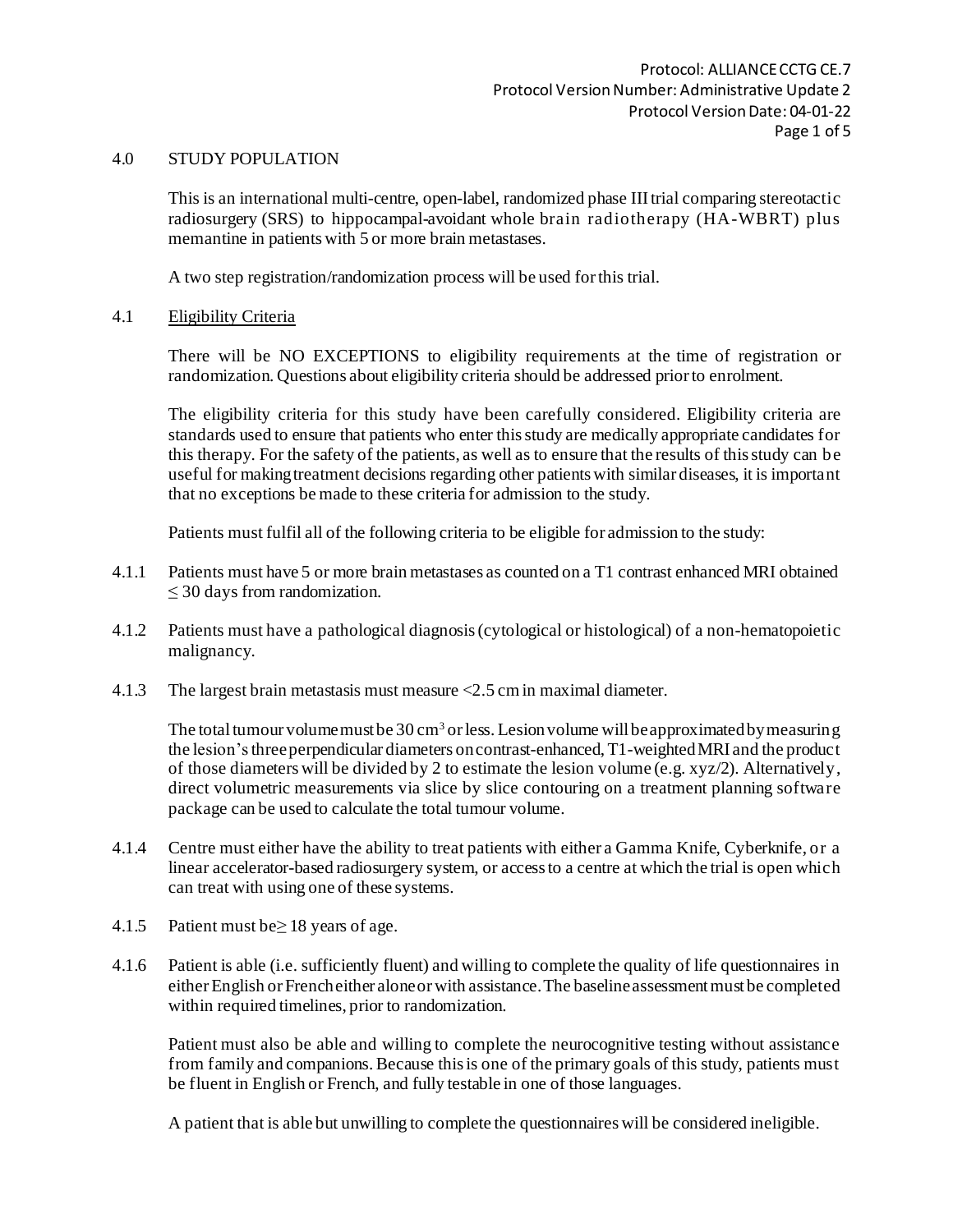- 4.1.7 ECOG performance status 0, 1, or 2.
- 4.1.8 Creatinine clearance must be  $\geq$  30 ml/min within 28 days prior to registration.
- 4.1.9 The Neurocognitive Testing examiner must have credentialing confirming completion of the neurocognitive testing training.
- 4.1.10 The enrolling facility is credentialed by IROCto perform SRS and HA-WBRT or have access to a centre where these treatments are credentialed and the study is open. The treating centre must have completed stereotactic radiosurgerycredentialing of the specific system(s) tobe usedin study patients. The treating centre must have completed IMRT credentialing of the specific IMRT system(s) to be used in study patients for the purposes of HA-WBRT.
- 4.1.11 Patient consent must be appropriately obtained in accordance with applicable local and regulatory requirements. Each patient must sign a consent form prior to enrolment in the trial to document their willingnessto participate.

A similar processmust be followed forsites outside of Canada as per their respective cooperative group's procedures.

- 4.1.12 Patients must be accessible for treatment and follow-up. Investigators must assure themselvesthe patients randomized on this trial will be available for complete documentation of the treatment, adverse events, and follow-up.
- 4.1.13 In accordance with CCTG policy, protocol treatment is to begin within 14 days of patient enrolment.
- 4.1.14 Women/men of childbearing potential must have agreed to use a highly effective contraceptive method. A woman is considered to be of "childbearingpotential" if she has had menses at any time in the preceding 12 consecutive months. In addition to routine contraceptive methods, "effective contraception" also includes heterosexual celibacy and surgery intended to prevent pregnancy (or with a side-effect of pregnancy prevention) defined as a hysterectomy, bilateral oophorectomy or bilateral tubal ligation, or vasectomy/vasectomized partner. However, if at any point a previously celibate patient chooses to become heterosexually active during the time period for use of contraceptive measures outlined in the protocol, he/she is responsible for beginning contraceptive measures.

Women of childbearing potential will have a pregnancy test to determine eligibility as part of the Pre-Study Evaluation (see Section 5.0); this may include an ultrasound to rule-out pregnancy if a false-positive is suspected. For example, when beta-human chorionic gonadotropin is high and partner is vasectomized, it may be associated with tumour production of hCG, as seen with some cancers. Patient will be considered eligible if an ultrasound is negative for pregnancy.

4.2 Ineligibility Criteria

Patients who fulfill any of the following criteria are not eligible for admission to the study:

- 4.2.1 Pregnant or nursing women.
- 4.2.2 Men or women of childbearing potential who are unwilling to employ adequate contraception.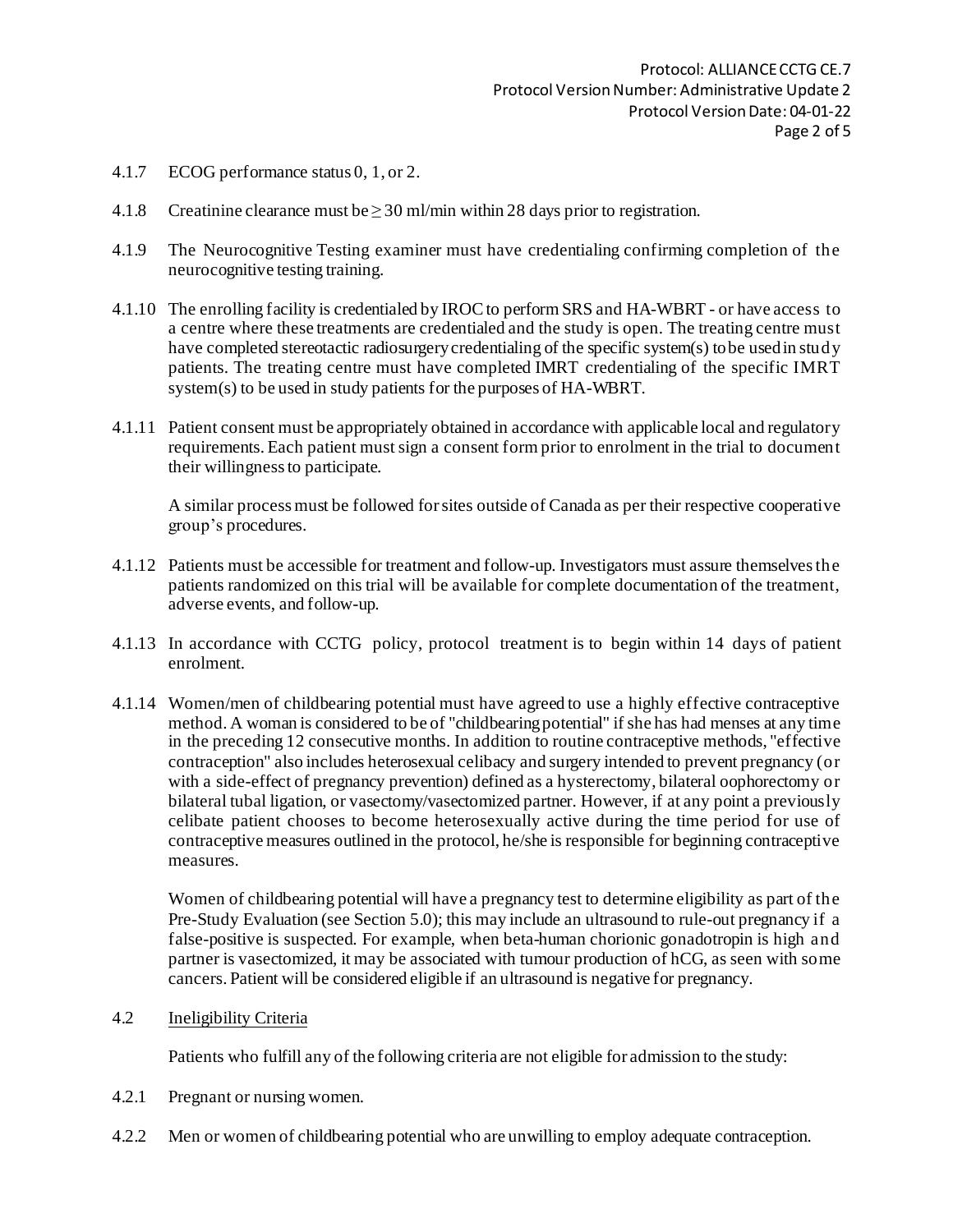- 4.2.3 Inability to complete a brain MRI.
- 4.2.4 Known allergy to gadolinium.
- 4.2.5 Prior cranial radiation therapy.
- 4.2.6 Planned cytotoxic chemotherapy within 48 hours prior or after the SRS or HA-WBRT.
- 4.2.7 Primary germ cell tumour, small cell carcinoma, or lymphoma.
- 4.2.8 Widespread definitive leptomeningeal metastasis. This includes cranial nerve palsy, leptomeningeal carcinomatosis, ependymal involvement, cranial nerve involvement on imaging, suspicious linear meningeal enhancement, or cerebrospinal fluid (CSF) positive for tumour cells.
- 4.2.9 A brain metastasis that is located  $\leq$  5 mm of the optic chiasm or either optic nerve.
- 4.2.10 Surgical resection of a brain metastasis (stereotactic biopsies will be allowed).
- 4.2.11 Prior allergic reaction to memantine, or hypersensitivity to any excipients of memantine.
- 4.2.12 Current alcohol or drug abuse.
- 4.2.13 Current use of NMDA antagonists, such as amantadine, ketamine, or dextromethorphan.
- 4.2.14 Diagnosis of chronic liver disease/cirrhosis of the liver (e.g. Child-Pugh class B or C).
- 4.2.15 Clinically significant untreated or uncontrolled cardiovascular conditions, and/or symptomatic cardiac dysfunction (i.e. unstable angina, congestive heart failure, myocardial infarction within the previous year, cardiac ventricular arrhythmias requiring medication, history of 2nd or 3rd degree atrioventricular conduction defects, uncontrolled hypertension).
- 4.2.16 Current active or uncontrolled urinary tract infections(UTI).
- 4.2.17 History of epilepsy or seizures, and not currently taking anti-epileptic medication.
- 4.2.18 Any other serious intercurrent illness or medical condition judged by the local investigator to compromise the patients safety, preclude safe administration of the planned protocol treatment, or would not permit the patient to be managed according to the protocol guidelines.
- 4.2.19 Patients with architectural distortionoflateral ventricularsystems which,in the opinion ofthe local investigator, makes hippocampal delineation challenging.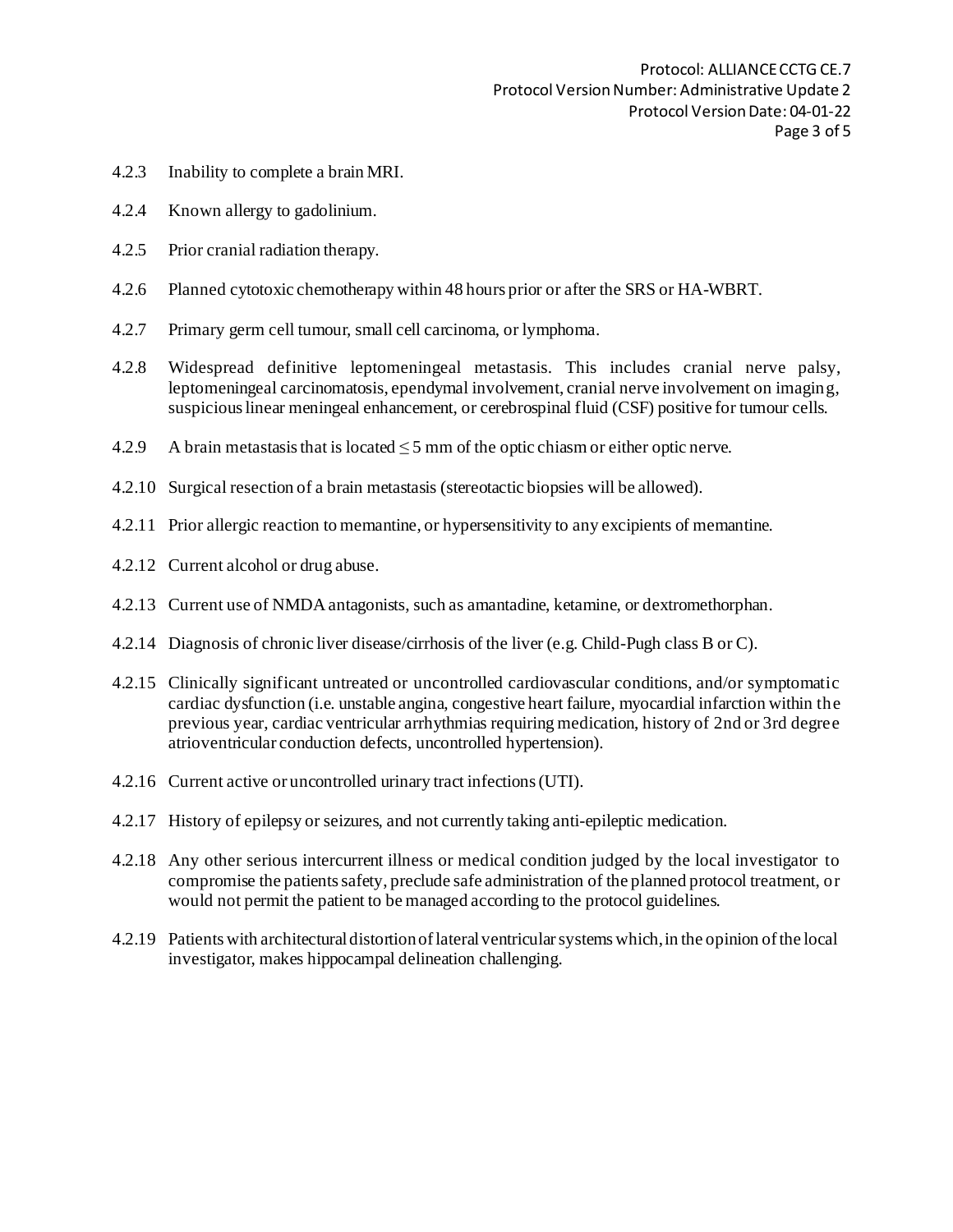## 5.0 PATIENT EVALUATION FLOWSHEET: PRE-TREATMENT, ON STUDY, AND AFTER TREATMENT

All patients entered on study must be evaluated according to the schedule outlined below with documentation submitted according to the schedule in Appendix III.

|                                                                           | Pre-study                                          | End of                  | After Protocol Treatment |                         |                |            |              |             |                   |
|---------------------------------------------------------------------------|----------------------------------------------------|-------------------------|--------------------------|-------------------------|----------------|------------|--------------|-------------|-------------------|
| Required Investigations                                                   | (within 14 days<br>prior to<br>randomization)      | Protocol<br>Treatment   | Week<br>8                | Month<br>$\overline{4}$ | Month<br>6     | Month<br>9 | Month<br>12  | Month<br>16 | Month 24<br>***** |
| History and Physical Exam                                                 |                                                    |                         |                          |                         |                |            |              |             |                   |
| Including: Height, Weight,<br>Performance Status, Handedness              | X                                                  | X                       | X                        | X                       | X              | X          | X            | X           | X                 |
| Disease History, Prior Therapy                                            | $\mathbf X$                                        |                         |                          |                         |                |            |              |             |                   |
| Concurrent Illness and<br><b>Concomitant Medications</b>                  | $\mathbf X$                                        | X                       | $\mathbf{X}$             | X                       | X              | X          | $\mathbf{X}$ | X           | X                 |
| Clinical tumour measurements<br>(if applicable)                           | X                                                  |                         | X                        | X                       | X              | X          | X            | X           | X                 |
| Ophthalmology Exam                                                        | As clinically indicated                            |                         |                          |                         |                |            |              |             |                   |
| Biochemistry* (within 28 days of randomization)                           |                                                    |                         |                          |                         |                |            |              |             |                   |
| Creatinine, Creatinine Clearance,<br><b>BUN</b>                           | $\mathbf X$                                        | $\mathbf X$             | $\mathbf X$              | $\mathbf X$             | $\mathbf X$    |            |              |             |                   |
| Radiology <sup>†</sup>                                                    |                                                    |                         |                          |                         |                |            |              |             |                   |
| MRI of the Brain                                                          | X<br>(within 30 days<br>prior to<br>randomization) |                         | $\mathbf X$              | $\mathbf X$             | X              | X          | X            | X           | X                 |
| Other Investigations**                                                    |                                                    |                         |                          |                         |                |            |              |             |                   |
| Neurocognitive Assessment                                                 | $\mathbf X$                                        |                         | X                        | $\mathbf X$             | $\mathbf X$    | X          | $\mathbf X$  | $\mathbf X$ | X                 |
| Pregnancy Test (if applicable)                                            | X                                                  | As clinically indicated |                          |                         |                |            |              |             |                   |
| Correlative Studies***                                                    |                                                    |                         |                          |                         |                |            |              |             |                   |
| Whole Blood for cfDNA<br>quantification and extraction                    | $\mathbf X$                                        | $\mathbf X$             | $\mathbf X$              | $\mathbf X$             | $\mathbf X$    |            | $\mathbf X$  |             |                   |
| Whole Blood, Plasma, Serum for<br>circulating biomarkers                  | X                                                  | X                       | $\mathbf X$              | X                       | X              |            | X            |             |                   |
| Whole blood, Plasma, Serum for<br>banking (optional)                      | X                                                  | X                       | X                        | X                       | X              |            | X            |             |                   |
| Urine                                                                     | $\mathbf X$                                        | $\mathbf X$             | $\mathbf X$              | $\mathbf X$             | $\mathbf X$    |            | $\mathbf X$  |             |                   |
| <b>Adverse Events</b>                                                     |                                                    |                         |                          |                         |                |            |              |             |                   |
| <b>Adverse Event Assessment</b>                                           | X                                                  | X                       | X                        | $\mathbf X$             | X              | X          | X            | X           | $\mathbf X$       |
| Quality of Life****                                                       |                                                    |                         |                          |                         |                |            |              |             |                   |
| EORTC QLQ-C30 + BN20                                                      | $\mathbf X$                                        |                         | X                        | X                       | $\overline{X}$ | X          | $\mathbf X$  | $\mathbf X$ | $\mathbf X$       |
| <b>Health Economics</b>                                                   |                                                    |                         |                          |                         |                |            |              |             |                   |
| Health Utilities Index (EQ-5D-5L)                                         | $\mathbf X$                                        |                         | X                        | X                       | X              | X          | X            | X           | X                 |
| <b>Resource Utilization Assessment</b><br>(CNS directed utilization only) |                                                    |                         | X                        | X                       | X              | X          | X            | X           | X                 |

*footnotes on next page …*